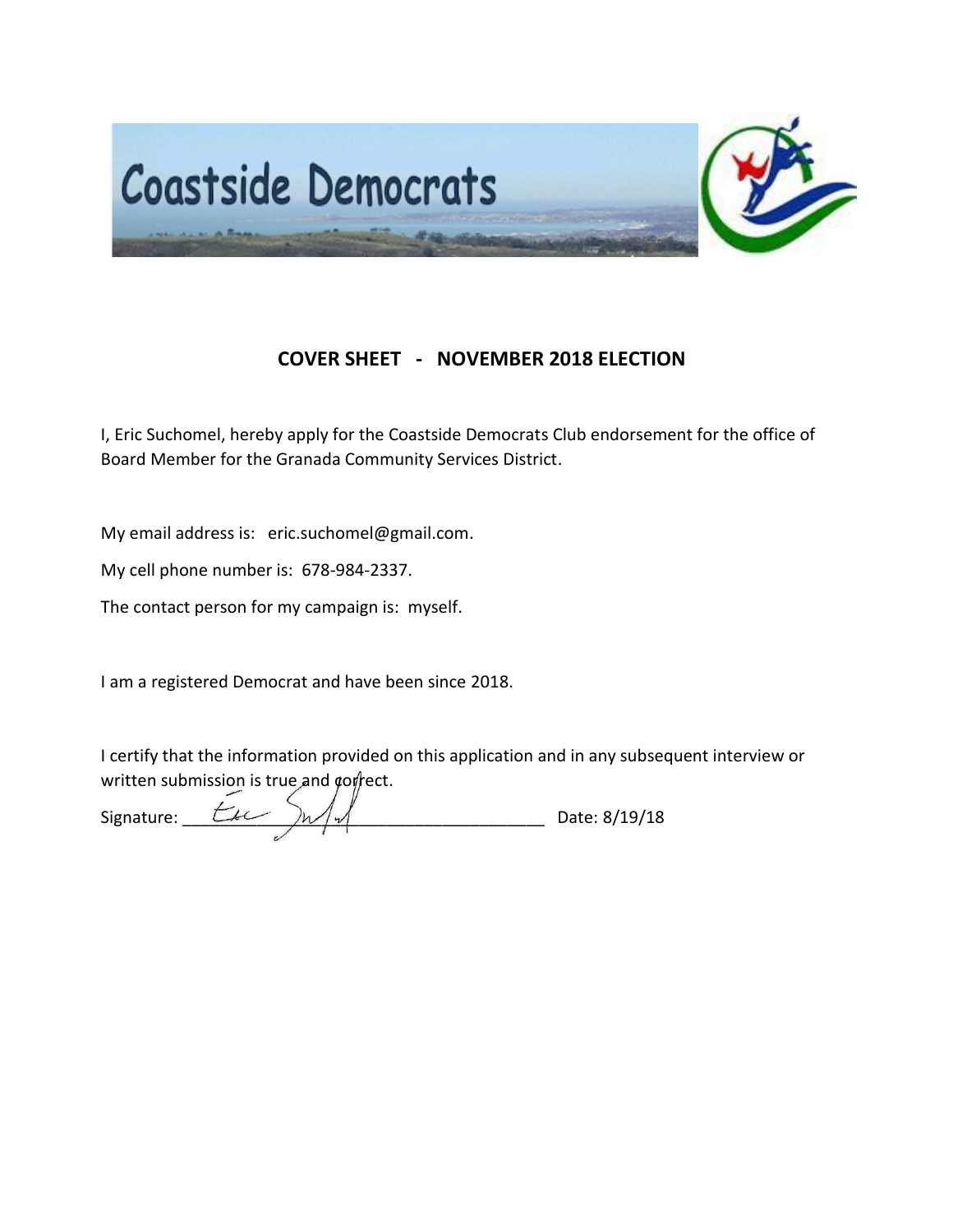# **CANDIDATE QUESTIONS – NOVEMBER 2018**

### **1) Why are you running for this office?**

I am a relative newcomer to the Coast, having moved here in 2013, and am interested in serving my new community. I see oversight of the GCSD resources and the potential to provide parks and recreation services to the area as opportunities to make a meaningful difference at the local level.

### **2) What will your top priorities be if you are elected?**

My top priorities are: (1) provide strong stewardship of GCSD finances to maintain infrastructure while keeping the rates as low as feasible, and (2)work with the Parks Committee to implement plans to improve the medians and make them more attractive and functional.

### **3) What do you see as the major issues on the Coastside?**

In the short- to intermediate-term, I see the conflicting pressures of sustainable development versus affordable housing for working-class residents as the key challenge for the Coastside. In the long-term, the Coastside should be planning and preparing to address the impacts that can be expected from climate change.

## **4) How will you support the Democratic Party, Democratic Clubs and other Democrats if elected?**

I would be happy to provide support to other democratic candidates where needed. We are fortunate in the Bay Area to have strong democratic leadership and should be looking to provide support in races outside the area where we can make a difference.

**5) What have been your most significant contributions to your organization, city or district?** As mentioned above, I am a newcomer to the area. I see this as an opportunity to begin contributing to my community in a more meaningful way.

## **6) How will you work with, lead, motivate and support your city or district's officers and employees?**

My current professional responsibilities include direct supervision of multiple staff and management of a 14-person department. My leadership style is based on an "open door" policy designed to foster open, respectful communication among staff. Where there areas for improvement, I would rely on the experience and expertise of district employees, balancing their needs against those of the district.

**7) Have you ever run for political office, served on a political committee or been identified publicly with a political organization, candidate, ballot measure or issue? If so, please provide the details of your involvement.**

None.

- **8) Is there anything in you background which, if you receive the Club's endorsement, could cause embarrassment to the club? If so, please provide the details.** None.
- **9) How can we resolve the following two major conflicting elements on the Coastside:**